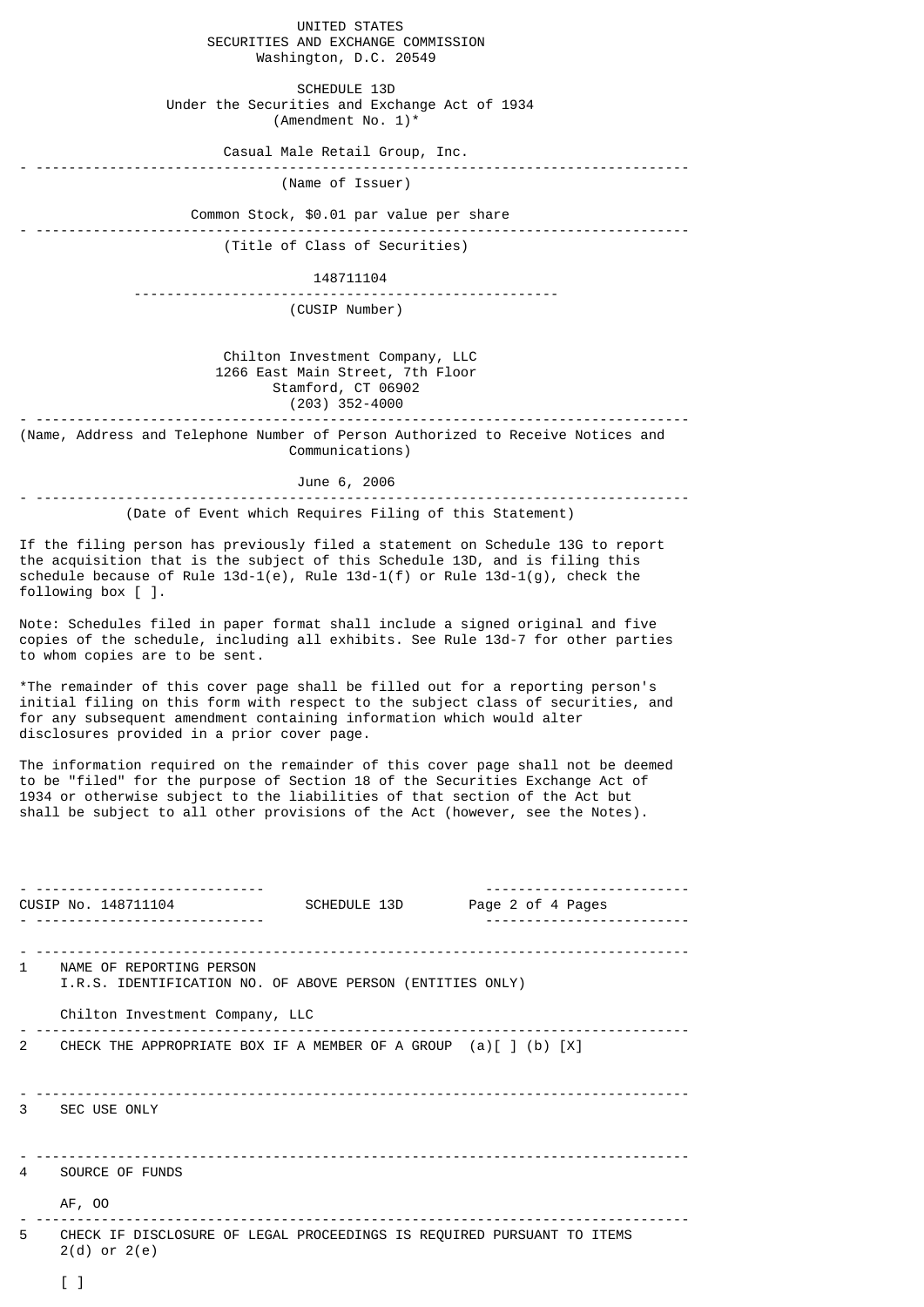| CITIZENSHIP OR PLACE OF ORGANIZATION<br>6                                   |                                                                 |                             |  |  |  |  |  |
|-----------------------------------------------------------------------------|-----------------------------------------------------------------|-----------------------------|--|--|--|--|--|
| Delaware                                                                    |                                                                 |                             |  |  |  |  |  |
|                                                                             |                                                                 | 7 SOLE VOTING POWER         |  |  |  |  |  |
| NUMBER OF                                                                   |                                                                 | 7,596,763                   |  |  |  |  |  |
| <b>SHARES</b><br>BENEFICIALLY                                               |                                                                 | 8 SHARED VOTING POWER       |  |  |  |  |  |
| OWNED BY<br>EACH                                                            |                                                                 | $\Theta$                    |  |  |  |  |  |
| REPORTING<br><b>PERSON</b>                                                  |                                                                 | 9 SOLE DISPOSITIVE POWER    |  |  |  |  |  |
| <b>WITH</b>                                                                 |                                                                 | 7,596,763                   |  |  |  |  |  |
|                                                                             |                                                                 | 10 SHARED DISPOSITIVE POWER |  |  |  |  |  |
|                                                                             |                                                                 |                             |  |  |  |  |  |
|                                                                             | 11 AGGREGATE AMOUNT BENEFICIALLY OWNED BY EACH REPORTING PERSON |                             |  |  |  |  |  |
|                                                                             | 7,596,763                                                       |                             |  |  |  |  |  |
| CHECK IF THE AGGREGATE AMOUNT IN ROW (11) EXCLUDES CERTAIN SHARES [ ]<br>12 |                                                                 |                             |  |  |  |  |  |
| 13 PERCENT OF CLASS REPRESENTED BY AMOUNT IN ROW (11)                       |                                                                 |                             |  |  |  |  |  |
| 21.1%                                                                       |                                                                 |                             |  |  |  |  |  |
| 14                                                                          | TYPE OF REPORTING PERSON (See Instructions)<br>IA               |                             |  |  |  |  |  |
|                                                                             |                                                                 |                             |  |  |  |  |  |
|                                                                             |                                                                 |                             |  |  |  |  |  |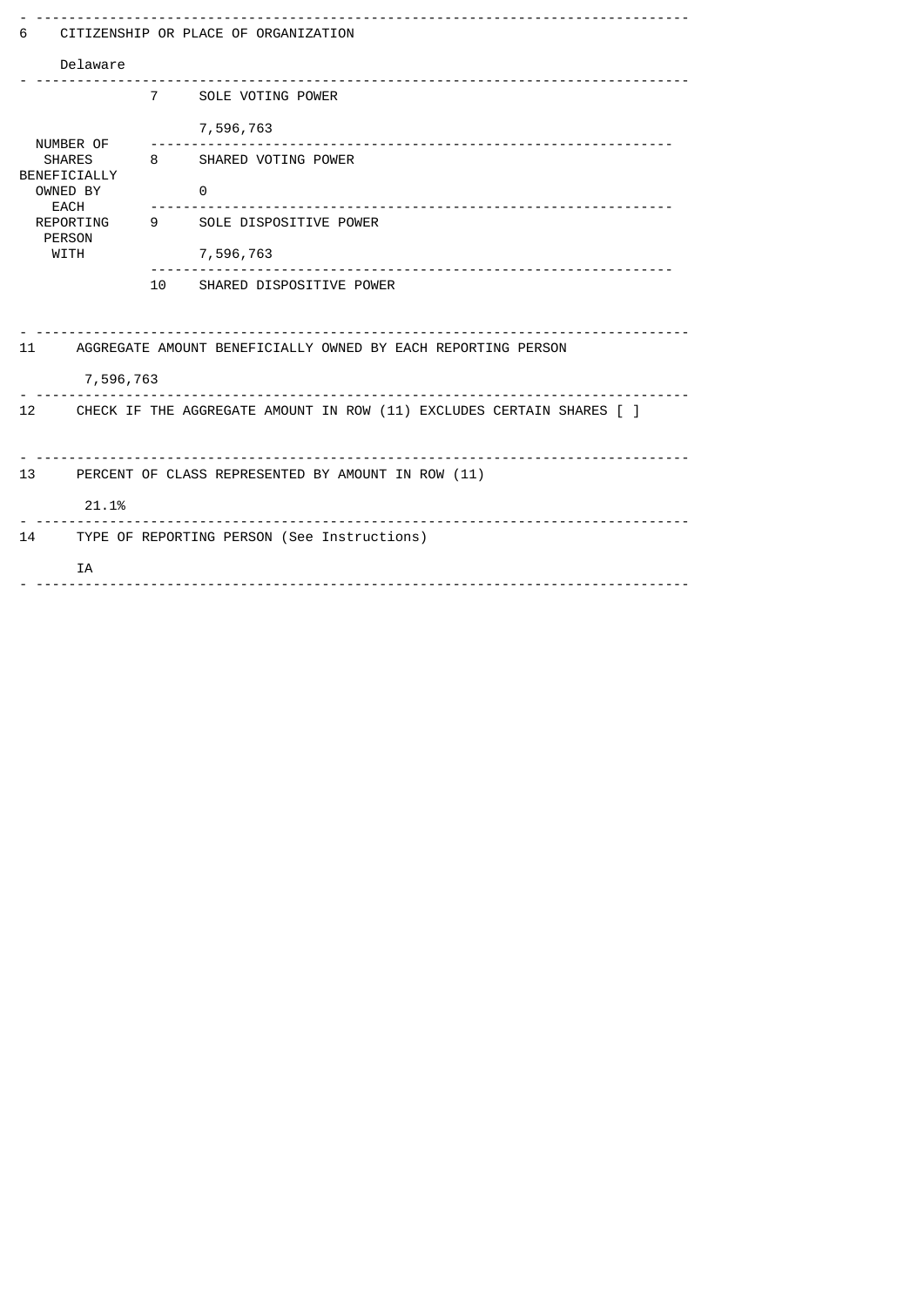| ---------------------------- |              |
|------------------------------|--------------|
| CUSIP No. 148711104          | SCHEDULE 13D |
|                              |              |

- ---------------------------- ------------------------- Page 3 of 4 Pages - ---------------------------- -------------------------

ITEM 1. Security and Issuer.

 The Schedule 13D (the "Statement") initially filed on May 9, 2006 relating to the common stock, par value \$0.01 per share (the "Common Stock") of Casual Male Retail Group, Inc., a Delaware corporation (the "Issuer") is hereby amended by this Amendment No. 1 to the Schedule 13D to report a change in beneficial ownership. The Schedule 13D is amended as follows:

ITEM 5. Interest in Securities of the Issuer.

Item 5(a) is hereby supplemented by the addition of the following:

(a) As of the date hereof, the Reporting Person is deemed to be the beneficial owner (through its control of the Client Accounts) of 7,596,763 (including 690,092 shares that can be acquired by the Client Accounts pursuant to immediately convertible 5% convertible senior subordinated noted due 2024) representing 21.1% of the Issuer's Common Stock. The foregoing calculations are based on 35,325,156 shares of Common Stock issued and outstanding as of May 25, 2006 according to publicly available filings of the Issuer together with 690,092 shares that can be acquired by the Client Accounts pursuant to immediately convertible 5% convertible senior subordinated notes due 2024 for a total of 36,015,248.

Item 5(c) is hereby supplemented by the addition of the following:

 (b) The number of shares and the price per share of all transactions effected by the Reporting Person since its last filing are as follows:

- o On May 5, 2006, 100,000 shares of Common Stock were purchased through Jeffries & Co. at a price per share of \$10.2744.
- o On May 5, 2006, 158,799 shares of Common Stock were purchased through Banc of America at \$10.4232
- o On May 5, 2006, 41,201 shares of Common Stock were purchased through B-Trade at a price per share of \$10.4218.
- o On May 19, 2006, 7,717 shares of Common Stock were purchased through Credit Suisse First Boston ALGO at a price per share of \$10.2210.<br>On May 19, 2006, 38,000 share of Common Stock were purchased thro
- On May 19, 2006, 38,000 share of Common Stock were purchased through Liquinet at a price per share of \$10.2550.<br>On May 23, 2006, 200,000 shares of Common
- On May 23, 2006, 200,000 shares of Common Stock were purchased through Jones Associates at a price per share of \$10.2000.
- On May 23, 2006, 54,112 shares of Common Stock were purchased through Banc of America at a price per share of \$10.2211<br>On May 24, 2006, 8.394 shares of Common Stock were sold
- On May 24, 2006, 8,394 shares of Common Stock were sold through
- Credit Suisse First Boston ALGO at a price per share of \$10.1983 o On May 31, 2006, 23,583 shares of Common Stock were sold through Credit Suisse First Boston ALGO at a price per share of \$9.6080.